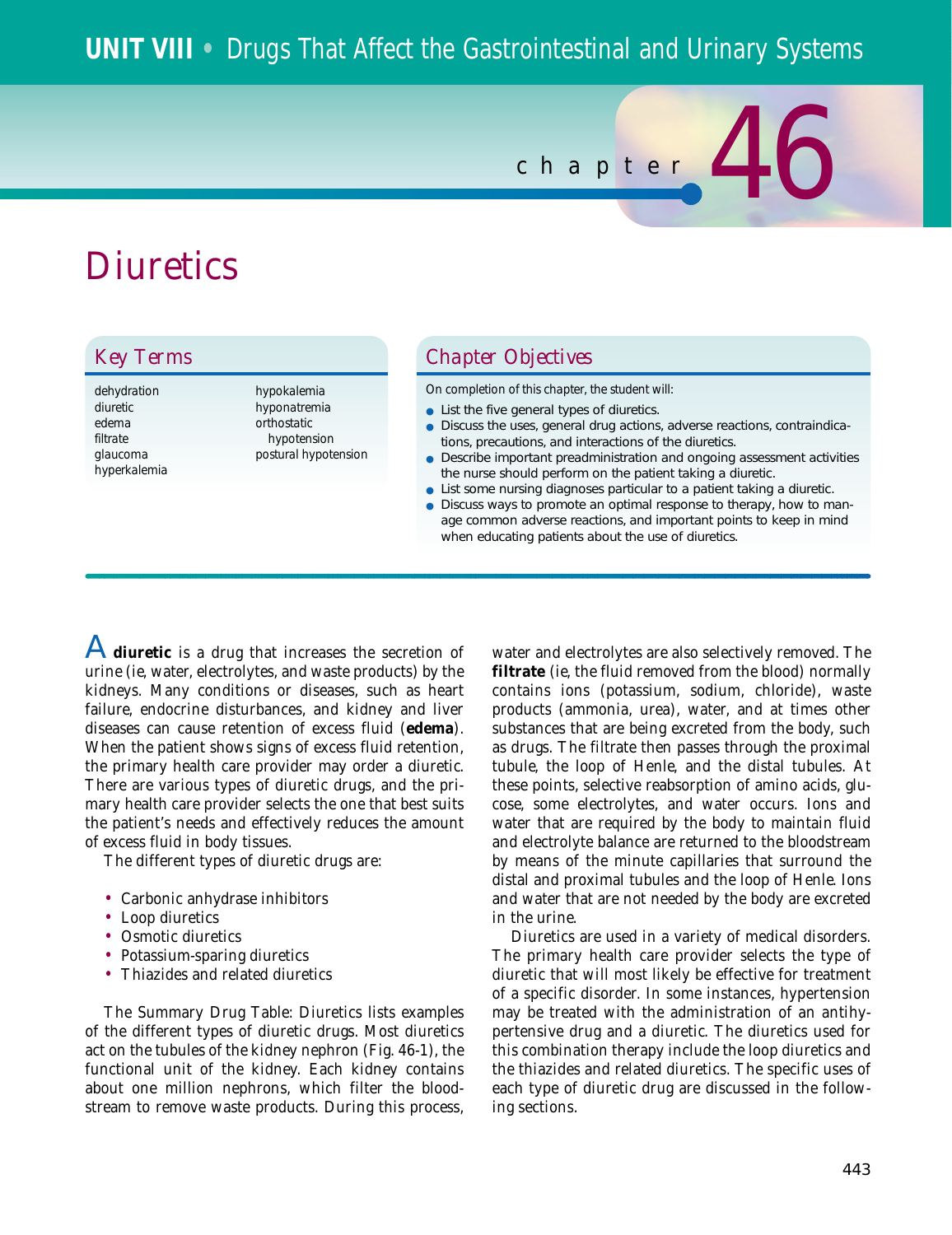| <b>SUMMARY DRUG TABLE DIURETICS</b>                                           |                                 |                                                                                                                                                                                              |                                                                                                                                                                                                               |                                                                                                                                                                                                                           |  |  |
|-------------------------------------------------------------------------------|---------------------------------|----------------------------------------------------------------------------------------------------------------------------------------------------------------------------------------------|---------------------------------------------------------------------------------------------------------------------------------------------------------------------------------------------------------------|---------------------------------------------------------------------------------------------------------------------------------------------------------------------------------------------------------------------------|--|--|
| <b>GENERIC NAME</b>                                                           | <b>TRADE NAME*</b>              | <b>USES</b>                                                                                                                                                                                  | <b>ADVERSE REACTIONS</b>                                                                                                                                                                                      | <b>DOSAGE RANGES</b>                                                                                                                                                                                                      |  |  |
| <b>Carbonic Anhydrase Inhibitors</b>                                          |                                 |                                                                                                                                                                                              |                                                                                                                                                                                                               |                                                                                                                                                                                                                           |  |  |
| acetazolamide<br>a-set-a-zole'-a-mide<br>methazolamide<br>meth-a-zoe'-la-mide | Diamox,<br>generic<br>Neptazane | Open-angle glaucoma,<br>secondary glaucoma,<br>preoperatively to lower<br>intraocular pressure<br>(IOP), edema due to<br>CHF, drug-induced<br>edema, centrencephalic<br>epilepsy<br>Glaucoma | Fever, rash, paresthesias,<br>photosensitivity, crystalluria,<br>acidosis, urticaria, pruritus,<br>hematuria, weakness,<br>malaise, anorexia,<br>hematologic changes,<br>convulsions<br>Same as acetazolamide | Glaucoma: up to 1 g/d PO<br>in divided doses; acute<br>glaucoma: 500 mg<br>initially then 125-250 mg<br>PO q4h; epilepsy:<br>8-30 mg kg/d in divided<br>doses; CHF and<br>edema; 250-375 mg/d PO<br>50-100 mg PO BID, TID |  |  |
| <b>Loop Diuretics</b>                                                         |                                 |                                                                                                                                                                                              |                                                                                                                                                                                                               |                                                                                                                                                                                                                           |  |  |
| bumetanide<br>byoo-met'-a-nide                                                | Bumex,<br>generic               | Edema due to CHF,<br>cirrhosis of the liver,<br>renal disease, acute<br>pulmonary edema (IV)                                                                                                 | Electrolyte imbalances,<br>anorexia, nausea, vomiting,<br>dizziness, rash,<br>photosensitivity reactions,<br>postural or orthostatic<br>hypotension, glycosuria                                               | 0.5-10 mg/d PO, IV, IM                                                                                                                                                                                                    |  |  |
| ethacrynic acid<br>eth-a-krin-ik                                              | Edecrin,<br>Edecrin<br>Sodium   | Same as bumetanide<br>plus ascites due to<br>malignancy, idiopathic<br>edema, lymphedema                                                                                                     | Electrolyte imbalances,<br>anorexia, nausea, vomiting,<br>fever, chills, anxiety, confusion,<br>hematologic changes                                                                                           | 50-200 mg/d PO;<br>0.5-1 mg/kg IV                                                                                                                                                                                         |  |  |
| furosemide<br>fur-oh'-se-mide                                                 | Lasix,<br>generic               | Same as bumetanide<br>plus hypertension<br>(PO)                                                                                                                                              | Same as bumetanide                                                                                                                                                                                            | Edema: up to 600 mg/d PO<br>in single or divided doses,<br>20-40 mg IM, IV;<br>hypertension: up to<br>40 mg PO BID; acute<br>pulmonary edema:<br>40-80 mg IV                                                              |  |  |
| torsemide<br>tor'-se-myde                                                     | <b>Demadex</b>                  | Same as bumetanide                                                                                                                                                                           | Headache, dizziness,<br>diarrhea, electrolyte<br>imbalances,<br>ECG abnormalities, nausea,<br>anorexia, drowsiness                                                                                            | CHF: 10-20 mg/d PO, IV;<br>renal failure: 20 mg/d<br>PO, IV; cirrhosis,<br>hypertension: 5-10 mg/d<br>PO, IV                                                                                                              |  |  |
| <b>Osmotic Diuretics</b>                                                      |                                 |                                                                                                                                                                                              |                                                                                                                                                                                                               |                                                                                                                                                                                                                           |  |  |
| glycerin (glycerol)<br>gli-ser-in                                             | Osmoglyn                        | Glaucoma, before and<br>after surgery                                                                                                                                                        | <b>Fluid and electrolyte</b><br>imbalance                                                                                                                                                                     | $1-2$ g/kg PO                                                                                                                                                                                                             |  |  |
| isosorbide<br>eye-soe-sor'-bide                                               | <b>Ismotic</b>                  | Same as glycerin                                                                                                                                                                             | Same as glycerin                                                                                                                                                                                              | 1-3 mg/kg BID-QID<br><b>PRN PO</b>                                                                                                                                                                                        |  |  |
| mannitol<br>man'-i-tole                                                       | Osmitrol,<br>generic            | To promote diuresis in<br>acute renal failure,<br>reduction of IOP,<br>treatment of cerebral<br>edema                                                                                        | Edema, fluid and electrolyte<br>imbalance, headache,<br>blurred vision, nausea,<br>vomiting, diarrhea,<br>urinary retention                                                                                   | 50-200 g/24 h IV; IOP:<br>$1.5-2$ g/kg IV                                                                                                                                                                                 |  |  |
| urea<br>your-ee'-a                                                            | <b>Ureaphil</b>                 | Reduction of IOP,<br>reduction of<br>intracranial pressure                                                                                                                                   | Headache, nausea, vomiting,<br>fluid and electrolyte<br>imbalance, syncope                                                                                                                                    | Up to 120 g/d IV                                                                                                                                                                                                          |  |  |
| <b>Potassium-Sparing Diuretics</b>                                            |                                 |                                                                                                                                                                                              |                                                                                                                                                                                                               |                                                                                                                                                                                                                           |  |  |
| amiloride<br>hydrochloride<br>a-mill'-oh-ride                                 | <b>Midamor</b>                  | CHF, hypertension,<br>hypokalemia from<br>other diuretics,<br>prevention of<br>hypokalemia in<br>at-risk patients                                                                            | Headache, nausea, anorexia,<br>diarrhea, vomiting, weakness,<br>hyperkalemia, dizziness, rash,<br>hypotension                                                                                                 | 5-20 mg/d PO                                                                                                                                                                                                              |  |  |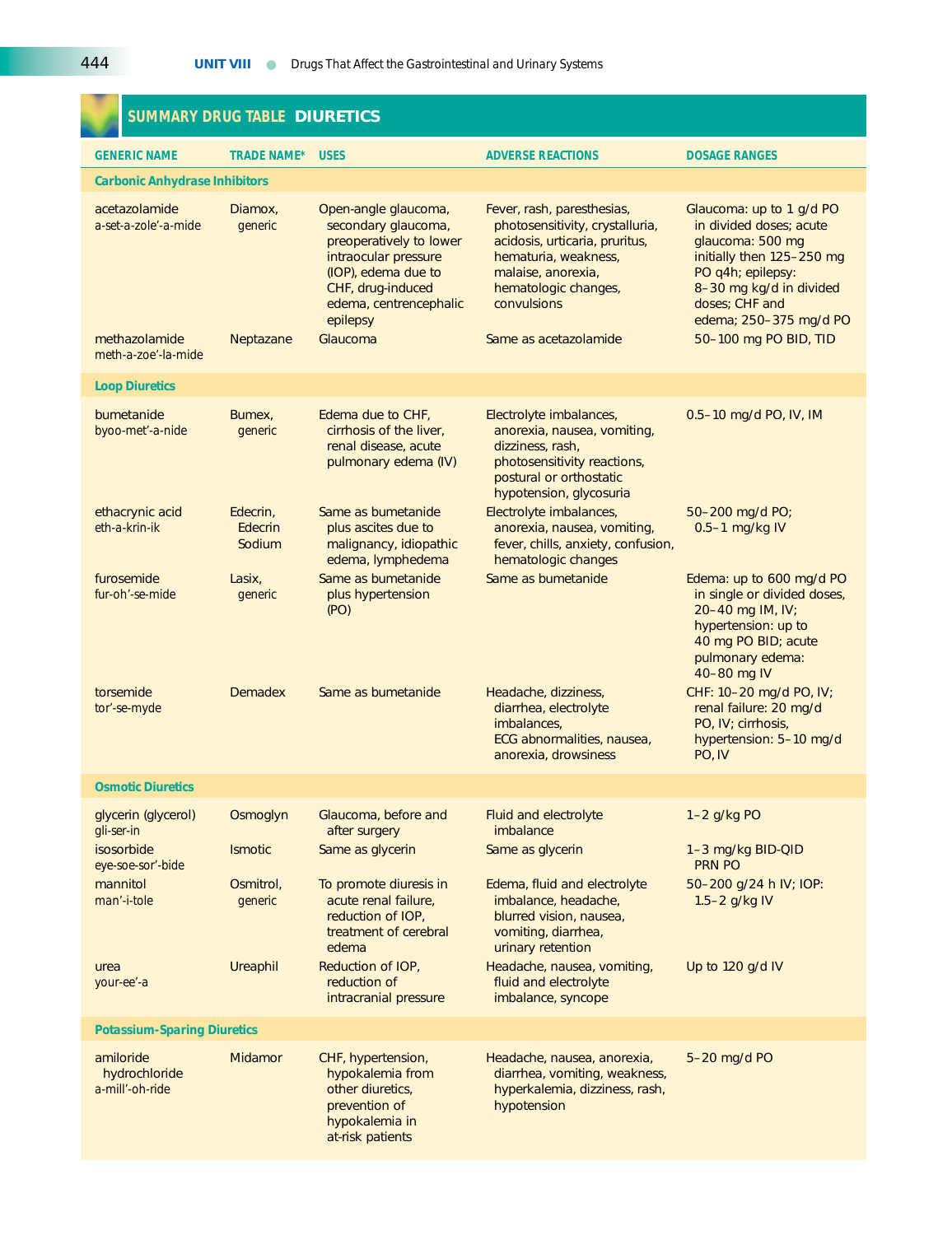# **SUMMARY DRUG TABLE DIURETICS (***Continued***)**

| <b>GENERIC NAME</b>                                      | <b>TRADE NAME*</b>                           | <b>USES</b>                                                                                                                                                       | <b>ADVERSE REACTIONS</b>                                                                                                                                                                                                                                | <b>DOSAGE RANGES</b>                                                                     |
|----------------------------------------------------------|----------------------------------------------|-------------------------------------------------------------------------------------------------------------------------------------------------------------------|---------------------------------------------------------------------------------------------------------------------------------------------------------------------------------------------------------------------------------------------------------|------------------------------------------------------------------------------------------|
| spironolactone<br>speer-on-oh-lak'-tone                  | Aldactone,<br>generic                        | Hypertension, edema<br>due to CHF, cirrhosis,<br>renal disease;<br>hypokalemia, prophylaxis<br>of hypokalemia in those<br>taking digitalis,<br>hyperaldosteronism | Cramping, diarrhea, drowsiness,<br>lethargy, rash, drug fever,<br>hyperkalemia, gastritis,<br>headache, inability to achieve<br>an erection, gynecomastia                                                                                               | Up to 400 mg/d PO<br>in single dose or<br>divided doses                                  |
| triamterene<br>trye-am'-ter-een                          | <b>Dyrenium</b>                              | Prevention of<br>hypokalemia, edema<br>due to CHF, cirrhosis,<br>renal disease                                                                                    | Diarrhea, nausea, vomiting,<br>hyperkalemia, photosensitivity<br>reactions, azotemia,<br>thrombocytopenia                                                                                                                                               | Up to 300 mg/d PO<br>in divided doses                                                    |
| <b>Thiazides and Related Diuretics</b>                   |                                              |                                                                                                                                                                   |                                                                                                                                                                                                                                                         |                                                                                          |
| bendroflumethiazide<br>ben-droe-floo-<br>me-thye'-a-zide | <b>Naturetin</b>                             | Edema associated with<br>CHF, hypertension                                                                                                                        | Hypotension, dizziness,<br>vertigo, light-headedness,<br>anorexia, gastric distress,<br>nausea, hematologic<br>changes, photosensitivity<br>reactions, weakness,<br>hyperglycemia, fluid and<br>electrolyte imbalances,<br>diarrhea, constipation, rash | Edema: 5-20 mg/d;<br>hypertension:<br>5-20 mg/d PO                                       |
| benzthiazide<br>benz-thye'-a-zide                        | Exna                                         | Edema associated with<br>CHF, hypertension                                                                                                                        | Same as bendroflumethiazide                                                                                                                                                                                                                             | 5-200 mg/d PO                                                                            |
| chlorothiazide<br>klor-oh-thye'-a-zide                   | Diuril,<br>generic                           | Hypertension, edema<br>due to CHF, cirrhosis,<br>corticosteroid and<br>estrogen therapy                                                                           | Same as bendroflumethiazide                                                                                                                                                                                                                             | Hypertension: up to<br>2 g/d PO in divided doses;<br>edema: 0.5-2 g PO, IV<br>QID or BID |
| chlorthalidone<br>klor-thal'-i-done                      | Hygroton,<br>generic                         | Same as chlorothiazide                                                                                                                                            | Same as chlorothiazide                                                                                                                                                                                                                                  | Hypertension:<br>25-100 mg/d PO; edema:<br>50-200 mg/d PO                                |
| hydrochlorothiazide<br>hye-droe-klor-oh-<br>thye'-a-zide | HydroDiuril,<br>generic                      | Same as chlorothiazide                                                                                                                                            | Same as chlorothiazide                                                                                                                                                                                                                                  | Hypertension:<br>25-50 mg/d PO;<br>edema: 25-200 mg/d PO                                 |
| hydroflumethiazide<br>hye-droe-floo-me-<br>thye'-a-zide  | Diucardin,<br>Saluron                        | Same as chlorothiazide                                                                                                                                            | Same as chlorothiazide                                                                                                                                                                                                                                  | Hypertension:<br>50-200 mg/d PO;<br>edema: 25-200 mg/d PO                                |
| indapamide<br>in-dap'-a-mide                             | Lozol,<br>generic                            | Hypertension, edema<br>due to CHF                                                                                                                                 | Same as chlorothiazide                                                                                                                                                                                                                                  | <b>Hypertension:</b><br>2.5-5 mg/d PO; edema:<br>2.5-5 mg/d PO                           |
| metolazone<br>me-tole'-a-zone                            | Mykrox,<br>Zaroxolyn                         | corticosteroids, estrogen<br>therapy, renal<br>dysfunction                                                                                                        | Edema in CHF, cirrohosis, Same as bendroflumethiazide                                                                                                                                                                                                   | Zaroxolyn: hypertension<br>2.5-5 mg/d PO; Mykrox:<br>hypertension,<br>0.5-1 mg/d PO      |
| methychlothiazide<br>meth-i-kloe-thye'-<br>a-zide        | Aquatensen,<br>Enduron,<br>generic           | Same as chlorothiazide                                                                                                                                            | Same as chlorothiazide                                                                                                                                                                                                                                  | Hypertension:<br>2.5-5 mg/d PO; edema:<br>2.5-10 mg/d PO                                 |
| polythiazide<br>pol-i-thye'-a-zide                       | Renese                                       | Same as chlorothiazide                                                                                                                                            | Same as chlorothiazide                                                                                                                                                                                                                                  | Hypertension:<br>2-4 mg/d PO; edema:<br>$1-4$ mg/d PO                                    |
| quinethazone<br>kwin-eth'-a-zone                         | <b>Hydromox</b>                              | Same as<br>bendroflumethiazide                                                                                                                                    | Same as bendroflumethiazide                                                                                                                                                                                                                             | 50-200 mg/d PO                                                                           |
| trichlormethiazide<br>trye-klor-meth-eye'-<br>a-zide     | Diurese,<br>Metahydrin,<br>Naqua,<br>generic | Same as<br>bendroflumethiazide                                                                                                                                    | Same as bendroflumethiazide                                                                                                                                                                                                                             | Edema: 2-4 mg/d PO;<br>hypertension:<br>$2-4$ mg/d PO                                    |

\*The term *generic* indicates the drug is available in generic form. CHF, congestive heart failure; IOP, intraocular pressure.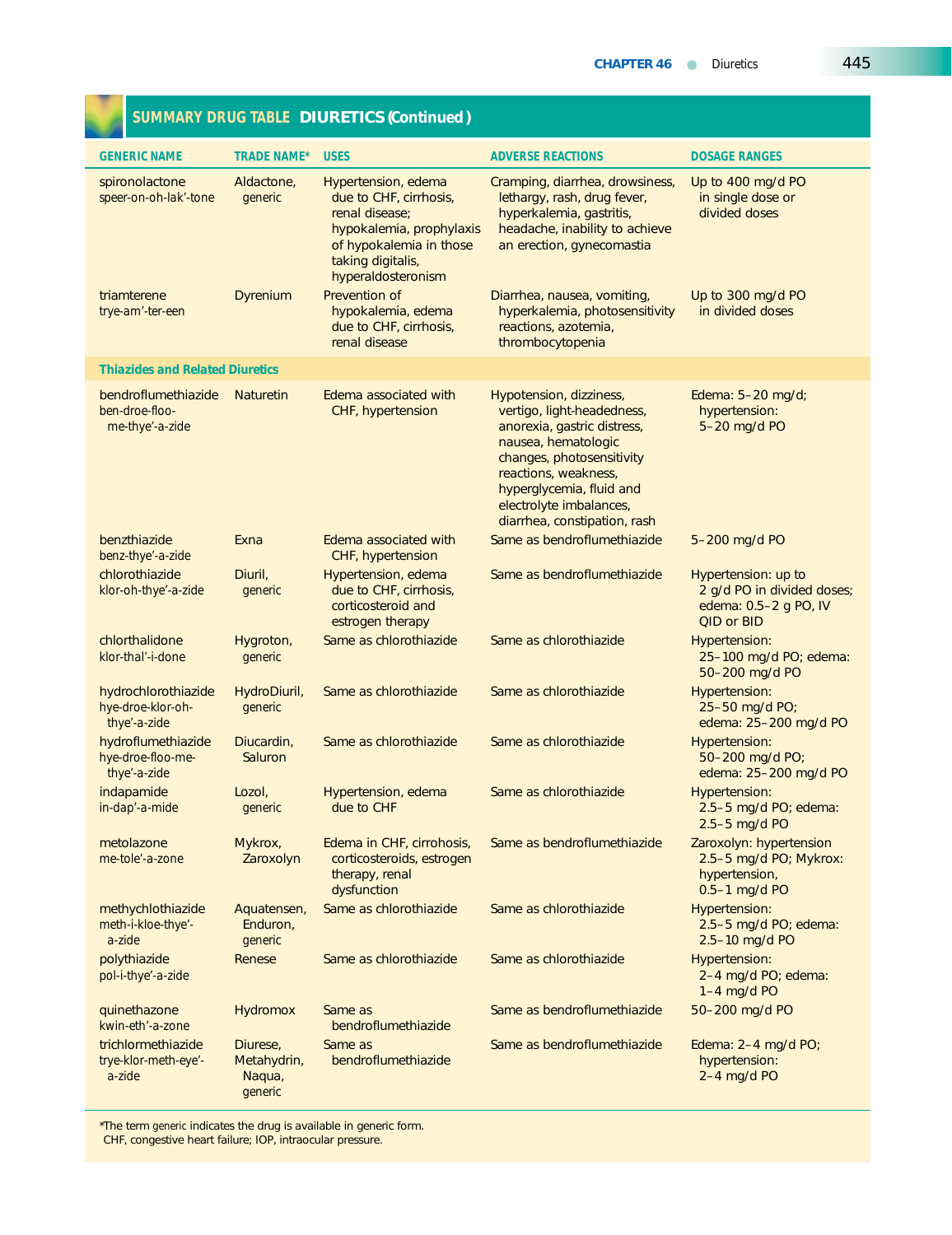

**FIGURE 46-1.** The nephron is the functional unit of the kidney. Note the various tubules, the site of most diuretic activity. The loop of Henle is the site of action for the loop diuretics. Thiazide diuretics act at the ascending portion of the loop of Henle and the distal tube of the nephron.

# **ACTION** ●

# **Carbonic Anhydrase Inhibitors**

Carbonic anhydrase is an enzyme that produces free hydrogen ions, which are then exchanged for sodium ions in the kidney tubules. Carbonic anhydrase inhibitors inhibit the action of the enzyme carbonic anhydrase. This effect results in the excretion of sodium, potassium, bicarbonate, and water. Carbonic anhydrase inhibitors also decrease the production of aqueous humor in the eye, which in turn decreases intraocular pressure (IOP) (ie, the pressure within the eye).

## **Loop Diuretics**

The loop diuretics, furosemide (Lasix) and ethacrynic acid (Edecrin), increase the excretion of sodium and chloride by inhibiting reabsorption of these ions in the

distal and proximal tubules and in the loop of Henle. This mechanism of action at these three sites appears to increase their effectiveness as diuretics. Torsemide (Demadex) also increases urinary excretion of sodium, chloride, and water but acts primarily in the ascending portion of the loop of Henle. Bumetanide (Bumex) primarily increases the excretion of chloride but also has some sodium-excreting ability. This drug acts primarily on the proximal tubule of the nephron.

# **Osmotic Diuretics**

Osmotic diuretics increase the density of the filtrate in the glomerulus. This prevents selective reabsorption of water, which allows the water to be excreted. Sodium and chloride excretion is also increased.

# **Potassium-Sparing Diuretics**

Potassium-sparing diuretics work in either of two ways. Triamterene (Dyrenium) and amiloride (Midamor) depress the reabsorption of sodium in the kidney tubules, therefore increasing sodium and water excretion. Both drugs additionally depress the excretion of potassium and therefore are called potassium-sparing (or potassiumsaving) diuretics. Spironolactone (Aldactone), also a potassium-sparing diuretic, antagonizes the action of aldosterone. Aldosterone, a hormone produced by the adrenal cortex, enhances the reabsorption of sodium in the distal convoluted tubules of the kidney. When this activity of aldosterone is blocked, sodium (but not potassium) and water are excreted.

# **Thiazides and Related Diuretics**

Thiazides and related diuretics inhibit the reabsorption of sodium and chloride ions in the ascending portion of the loop of Henle and the early distal tubule of the nephron. This action results in the excretion of sodium, chloride, and water.

# **USES** ●

# **Carbonic Anhydrase Inhibitors**

**Glaucoma** is an increase in the IOP that, if left untreated, can result in blindness. Normally the eye is filled with aqueous humor in an amount that is carefully regulated to maintain the shape of the eyeball. In glaucoma, aqueous humor is increased, which causes the IOP to rise and can, without treatment, damage the retina.

Acetazolamide (Diamox) is used in the treatment of simple (open-angle) glaucoma, secondary glaucoma, and preoperatively in acute angle-closure glaucoma when delay of surgery is desired to lower the IOP. These drugs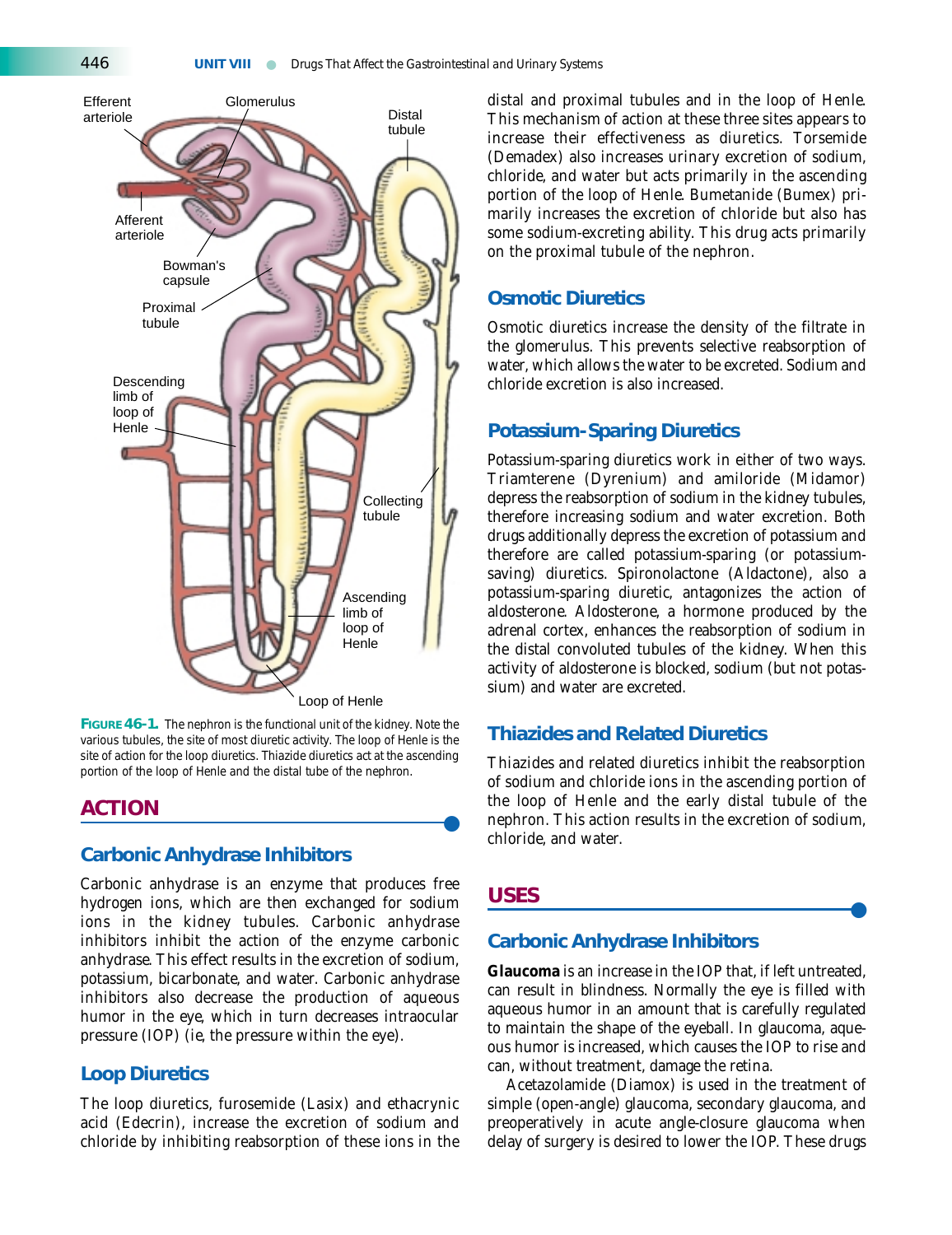are also used in the treatment of edema caused by congestive heart failure (CHF), drug-induced edema, and control of epilepsy (absence [formerly petit mal] and nonlocalized seizures). Methazolamide (Neptazane) is used in the treatment of glaucoma.

## **Loop Diuretics**

Loop diuretics are used in the treatment of edema associated with CHF, cirrhosis of the liver, and renal disease, including the nephrotic syndrome. These drugs are particularly useful when a greater diuretic effect is desired. Furosemide is the drug of choice when a rapid diuresis is needed or if the patient has renal insufficiency. Furosemide and torsemide are also used to treat hypertension. Ethacrynic acid is also used for the short-term management of ascites caused by a malignancy, idiopathic edema, or lymphedema.

### **Osmotic Diuretics**

Mannitol (Osmitrol) is used for the promotion of diuresis in the prevention and treatment of the oliguric phase of acute renal failure, as well as for the reduction of IOP and the treatment of cerebral edema. Urea (Ureaphil) is useful in reducing cerebral edema and in the reduction of IOP. Glycerin (Osmoglyn) and isosorbide (Ismotic) are used in the treatment of acute glaucoma and to reduce IOP before and after eye surgery.

### **Potassium-Sparing Diuretics**

Amiloride (Midamor) is used in the treatment of CHF and hypertension and is often used with a thiazide diuretic. Spironolactone and triamterene are also used in the treatment of hypertension and edema caused by CHF, cirrhosis, and the nephrotic syndrome. Amiloride, spironolactone, and triamterene are also available with hydrochlorothiazide, a thiazide diuretic that enhances the antihypertensive and diuretic effects of the drug combination while still conserving potassium.

# **Thiazides and Related Diuretics**

Thiazides and related diuretics are used in the treatment of hypertension, edema caused by CHF, hepatic cirrhosis, corticosteroid and estrogen therapy, and renal dysfunction.

# **ADVERSE REACTIONS** ●

### **Carbonic Anhydrase Inhibitors**

Adverse reactions associated with short-term therapy with carbonic anhydrase inhibitors are rare. Long-term use of these drugs may result in fever, rash, paresthesia

(numbness, tingling), photosensitivity reactions (exaggerated sunburn reaction when the skin is exposed to sunlight or ultraviolet light), anorexia, and crystalluria (crystals in the urine). On occasion, acidosis may occur, and oral sodium bicarbonate may be used to correct this imbalance.

### **Loop Diuretics**

Adverse reactions seen with the loop diuretics may include anorexia, nausea, vomiting, dizziness, rash, **postural hypotension** (dizziness and light-headedness when rising suddenly from a sitting or lying position), **orthostatic hypotension** (hypotension after standing in one place for a long time), photosensitivity reactions, and glycosuria (glucose in the urine). Patients with diabetes who take these drugs may experience an elevation of the blood glucose level.

# **Osmotic Diuretics**

The osmotic diuretics urea and mannitol are administered intravenously (IV), whereas glycerin and isosorbide are administered orally. Administration by the IV route may result in a rapid fluid and electrolyte imbalance, especially when these drugs are administered before surgery with the patient in a fasting state.

### **Potassium-Sparing Diuretics**

**Hyperkalemia** (increase in potassium in the blood), a serious event, may be seen with the administration of potassium-sparing diuretics. Hyperkalemia is most likely to occur in patients with an inadequate fluid intake and urine output, those with diabetes or renal disease, the elderly, and those who are severely ill. In patients taking spironolactone, gynecomastia (breast enlargement in the male) may occur. This reaction appears to be related to both dosage and duration of therapy. The gynecomastia is usually reversible when therapy is discontinued, but in rare instances, some breast enlargement may remain.

Additional adverse reactions of these drugs are listed in the Summary Drug Table: Diuretics. When a potassium-sparing diuretic and a thiazide diuretic are given together, the adverse reactions associated with both drugs may be seen.

## **Thiazides and Related Diuretics**

Administration of thiazides and related diuretics may be associated with numerous adverse reactions. However, many patients take these drugs without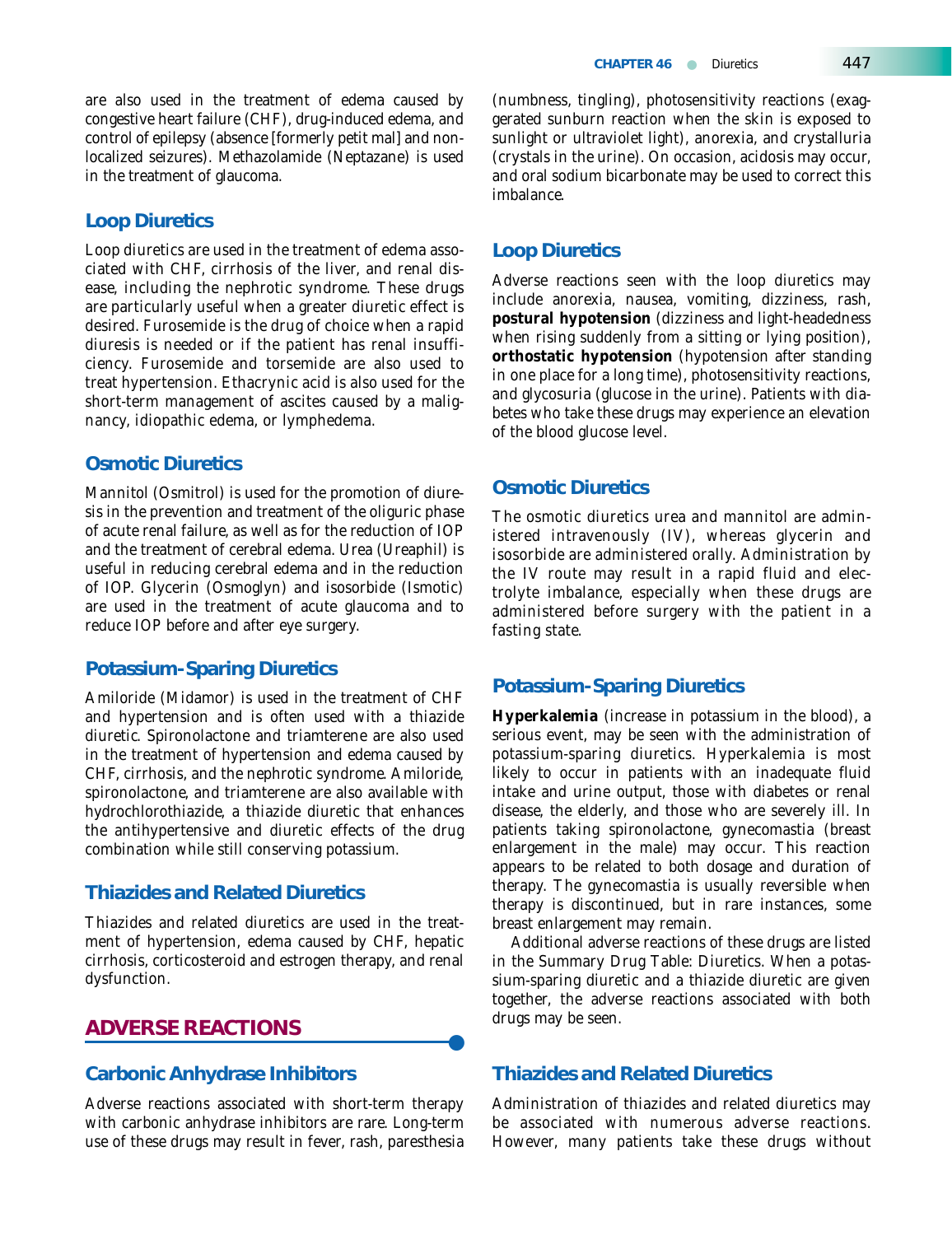experiencing adverse reactions other than excessive fluid and electrolyte loss, which often can be corrected with an adequate fluid intake, a balanced diet, supplemental oral electrolytes, or the eating of foods or fluids high in the electrolytes that are being lost. Some of the adverse reactions that may be seen, in addition to those listed in the Summary Drug Table: Diuretics, include gastric irritation, abdominal bloating, reduced libido, dizziness, vertigo, headache, photosensitivity, and weakness. The administration of a thiazide diuretic and a digitalis glycoside may result in cardiac arrhythmias.

# **CONTRAINDICATIONS, PRECAUTIONS, AND INTERACTIONS** ●

# **Carbonic Anhydrase Inhibitors**

The carbonic anhydrase inhibitors are contraindicated in patients with known hypersensitivity to the drugs, electrolyte imbalances, severe kidney or liver dysfunction, or anuria, and for long-term use in chronic noncongestive angle-closure glaucoma (may mask worsening glaucoma).

Diuretics are used cautiously in patients with renal dysfunction. The diuretics are Pregnancy Category C drugs and must be used cautiously during pregnancy and lactation. The safety of these drugs for use during pregnancy and lactation has not been established, so they should be used only when the drug is clearly needed and when the potential benefits to the patient outweigh the potential hazards to the fetus.

There is an increased risk of cyclosporine toxicity when the drug is administered with acetazolamide. Decreased serum and urine concentrations of primidone occur when the drug is administered with acetazolamide.

## **Loop Diuretics**

Loop diuretics are contraindicated in patients with known hypersensitivity to the loop diuretics or to the sulfonamides, severe electrolyte imbalances, hepatic coma, or anuria, and in infants (ethacrynic acid).

Loop diuretics are used cautiously in patients with renal dysfunction. The loop diuretics are Pregnancy Category B (ethacrynic acid and torsemide) and C drugs (furosemide and bumetanide) and must be used cautiously during pregnancy and lactation. Furosemide is used in children but should be used cautiously. The loop diuretics are used cautiously in patients with liver disease, diabetes, lupus erythematosus (may exacerbate or activate the disease), or diarrhea. Patients with sensitivity to the sulfonamides may show allergic reactions to furosemide, torsemide, or bumetanide. Additive hypotensive effects occur when the loop diuretics are given with alcohol, other antihypertensive drugs, or nitrates. Loop diuretics may increase the effectiveness of the anticoagulants or the thrombolytics. There is an increased risk of glycoside toxicity and digitalis-induced arrhythmias if the patient experiences hypokalemia while taking the loop diuretics. Ototoxicity is more likely to occur if loop diuretics are given with the aminoglycosides. Plasma levels of propranolol may increase when the drug is administered with furosemide. There is an increased risk of lithium toxicity when lithium is administered with a loop diuretic. Hydantoins (phenytoin) may reduce the diuretic effects of furosemide. The effects of the loop diuretics may be decreased when they are administered with the NSAIDs.

# **Osmotic Diuretics**

The osmotic diuretics are contraindicated in patients with known hypersensitivity to the drugs, electrolyte imbalances, severe dehydration, or anuria and those who experience progressive renal damage after instituting therapy (mannitol). Mannitol is contraindicated in patients with active intracranial bleeding (except during craniotomy).

Osmotic diuretics are used cautiously in patients with renal or kidney impairment or electrolyte imbalances. The osmotic diuretics are Pregnancy Category B (isosorbide) and C (glycerin, mannitol, and urea) drugs and must be used cautiously during pregnancy and lactation. Additive hypotensive effects occur when the osmotic diuretics are given with other antihypertensive drugs or nitrates.

### **Potassium-Sparing Diuretics**

The potassium-sparing diuretics are contraindicated in patients with known hypersensitivity to the drugs, serious electrolyte imbalances, significant renal impairment, or anuria, and those receiving another potassium-sparing diuretic. The potassium-sparing diuretics are contraindicated in patients with hyperkalemia and are not recommended for children. The potassium-sparing diuretics are used cautiously in patients with renal or kidney impairment. The diuretics are Pregnancy Category B (amiloride, triamterene) and D (spironolactone) drugs and must be used cautiously during pregnancy and lactation. The potassium-sparing diuretics are used cautiously in patients with liver disease, diabetes, or gout.

Additive hypotensive effects occur when the potassium-sparing diuretics are given with alcohol, other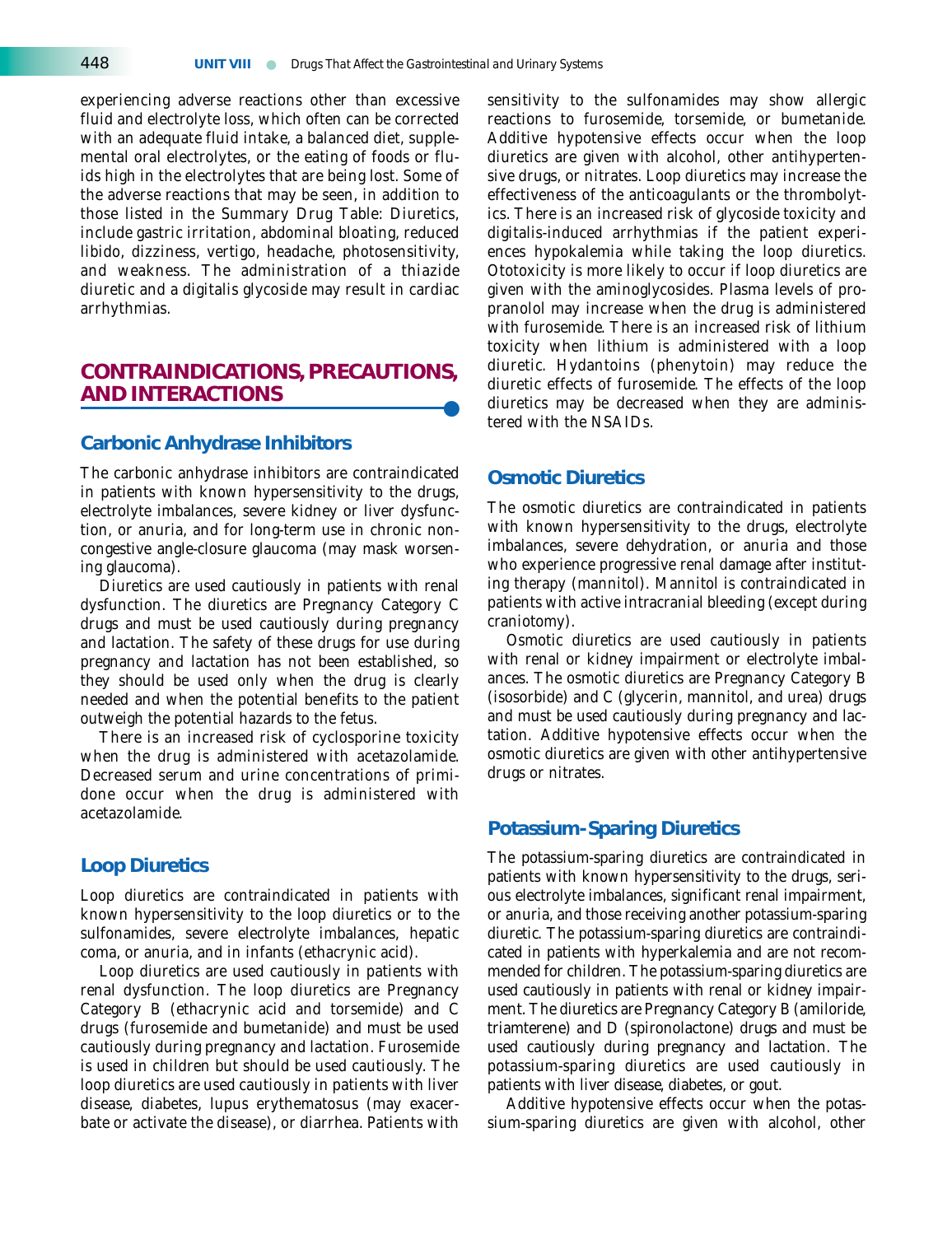antihypertensive drugs, or nitrates. When the potassium-sparing diuretics are administered to patients taking angiotensin-converting enzyme (ACE) inhibitors (see Chap. 42), there is an increased risk for hyperkalemia. When the potassium-sparing diuretics are administered with potassium preparations, severe hyperkalemia may occur, possibly with cardiac arrhythmias or cardiac arrest. When spironolactone is administered with anticoagulant drugs or the NSAIDs, there is a decreased effectiveness of the anticoagulant or NSAID. When spironolactone or triamterene is administered with the ACE inhibitors, significant hyperkalemia may occur.

# **Thiazides and Related Diuretics**

The thiazide diuretics are contraindicated in patients with known hypersensitivity to the thiazides or related diuretics, electrolyte imbalances, renal decompensation, hepatic coma, or anuria. A cross-sensitivity reaction may occur with the thiazides and sulfonamides. Some of the thiazide diuretics contain tartrazine, which may cause allergic-type reactions or bronchial asthma in individuals sensitive to tartrazine.

All of the thiazide diuretics are Pregnancy Category B drugs, with the exception of bendroflumethiazide, benzthiazide, hydroflumethiazide, methyclothiazide, which are Pregnancy Category C drugs. The thiazide diuretics must be used cautiously during pregnancy and lactation. These drugs are used in children but should be used cautiously.

The thiazide diuretics are used cautiously in patients with liver or kidney disease, lupus erythematosus (may exacerbate or activate the disease), or diabetes. Additive hypotensive effects occur when the thiazides are given with alcohol, other antihypertensive drugs, or nitrates.

Concurrent use of the thiazides with allopurinol may increase the incidence of hypersensitivity to allopurinol. The effects of anesthetics may be increased by thiazide administration. The effects of anticoagulants may be diminished when they are administered with a thiazide diuretic. Because thiazide diuretics may raise blood uric acid levels, dosage adjustments of antigout drugs may be necessary. Thiazide diuretics may prolong antineoplasticinduced leukopenia. Hyperglycemia may occur when the thiazides area administered with the antidiabetic drugs. Synergistic effects may occur when the thiazide diuretics are administered concurrently with the loop diuretics, causing profound diuresis and serious electrolyte abnormalities. There is an increased risk of glycoside toxicity if the patient experiences hypokalemia while taking the thiazide diuretics.

# **SCHER ALERTISHS**

*Numerous herbal diuretics are available as over-the-counter (OTC) products. Most plants and herbal extracts available as OTC diuretics are nontoxic. However, most are either ineffective or no more effective than caffeine. The following are selected herbals reported to possess diuretic activity: celery, chicory, sassafras, juniper berries, St. John's wort, foxglove, horsetail, licorice, dandelion, digitalis purpurea, ephedra, hibiscus, parsley, and elderberry.*

*There is very little and in many instances no scientific evidence to justify the use of these plants as diuretics. For example, dandelion root is a popular preparation once thought to be a strong diuretic. However, scientific research has found dandelion root safe but ineffective as a diuretic. No herbal diuretic should be taken unless approved by the primary care provider.* 

*Diuretic teas such as juniper berries and shave grass or horsetail are contraindicated. Juniper berries have been associated with renal damage, and horsetail contains severely toxic compounds. Teas with ephedrine should be avoided, especially by individuals with hypertension.*

### ● **The Patient Receiving a Diuretic**

### **ASSESSMENT**

### *Preadministration Assessment*

Before administering a diuretic, the nurse takes the vital signs and weighs the patient. Current laboratory tests, especially the levels of serum electrolytes, are carefully reviewed. If the patient has peripheral edema, the nurse inspects the involved areas and records in the patient's chart the degree and extent of edema. If the patient is receiving a carbonic anhydrase inhibitor for increased IOP, the patient's description of pain and vital signs are obtained. The preadministration physical assessment of the patient receiving a diuretic for epilepsy includes vital signs and weight. The nurse reviews the patient's chart for a description of the seizures and the frequency of their occurrence.

If the patient is to receive an osmotic diuretic, the focus of the assessment is on the patient's disease or disorder and the symptoms being treated. For example, if the patient has a low urinary output and the osmotic diuretic is given to increase urinary output, the nurse reviews the intake and output ratio and symptoms the patient is experiencing. In addition, the nurse weighs the patient and takes the vital signs as part of the physical assessment before starting drug therapy.

### *Ongoing Assessment*

During initial therapy, the nurse observes the patient for the effects of drug therapy. The type of assessment will depend on factors such as the reason for the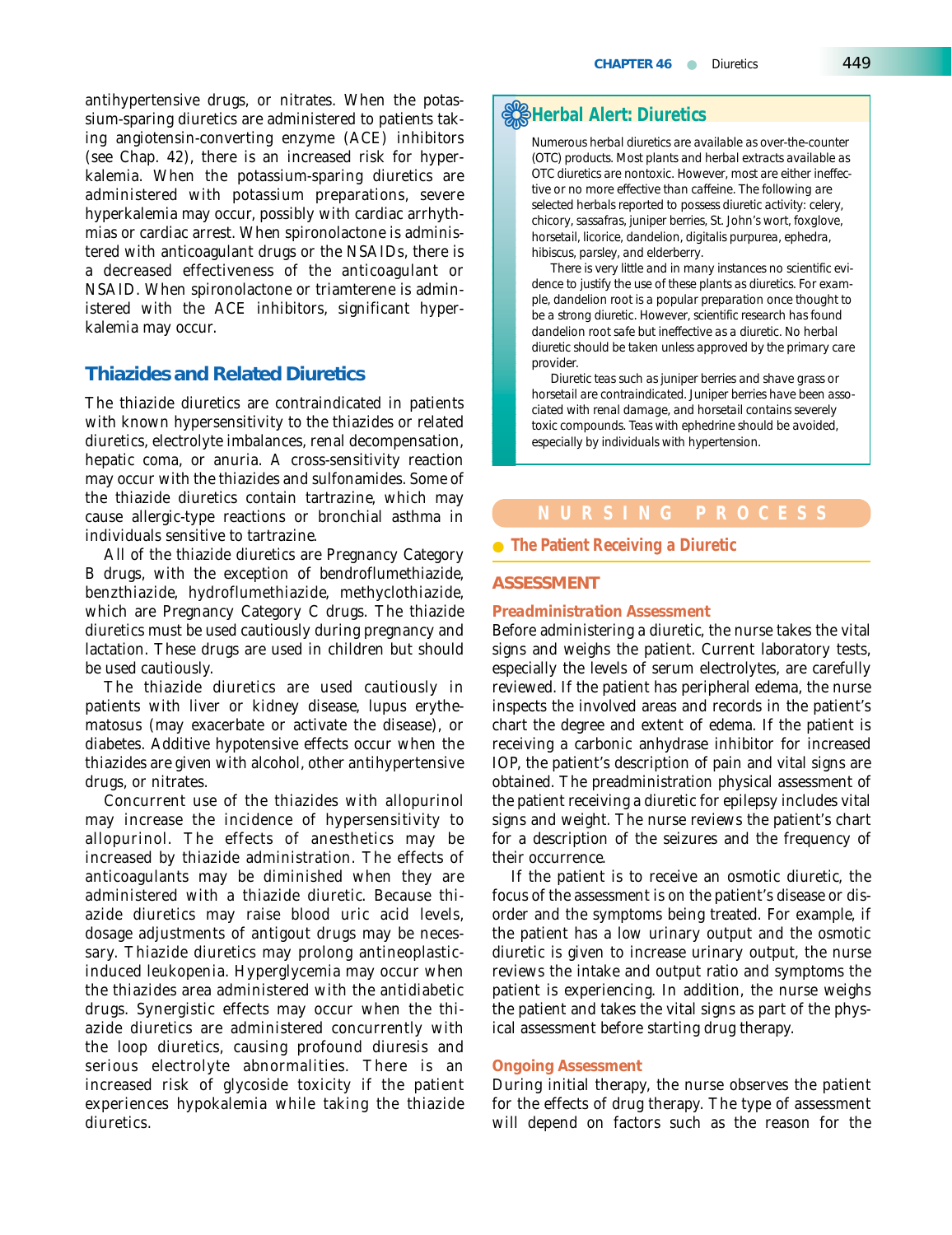### **Nursing Diagnoses Checklist**

- ✓ **Risk for Deficient Fluid Volume** related to excessive diuresis secondary to administration of a diuretic
- ✓ **Risk for Injury** related to adverse drug effects (lightheadedness, dizziness)
- ✓ **Impaired Urinary Elimination: Increased Frequency** related to action of the diuretics

administration of the diuretic, the type of diuretic administered, the route of administration, and the condition of the patient. The nurse measures and records fluid intake and output and reports to the primary health care provider any marked decrease in the output. During ongoing therapy, the nurse weighs the patient at the same time daily, making certain that the patient is wearing the same amount or type of clothing. Depending on the specific diuretic, frequent serum electrolyte, uric acid, and liver and kidney function tests may be performed during the first few months of therapy and periodically thereafter.

### **NURSING DIAGNOSES**

Drug-specific nursing diagnoses are highlighted in the Nursing Diagnoses Checklist. Other nursing diagnoses applicable to these drugs are discussed in depth in Chapter 4.

### **PLANNING**

The expected outcomes for the patient depend on the reason for administration of the diuretic but may include an optimal response to drug therapy, management of adverse drug reactions, correction of a fluid volume deficit, absence of injury, and an understanding of and compliance with the postdischarge drug regimen.

### **IMPLEMENTATION**

### *Promoting an Optimal Response to Therapy*

Before the first dose of a diuretic is given, the nurse explains to the patient the purpose of the drug (ie, to rid the body of excess fluid), when diuresis may be expected to occur, and how long diuresis will last (Table 46-1). These drugs are administered early in the day to prevent any nighttime sleep disturbance caused by increased urination. Some patients may exhibit anxiety related to the fact that it will be necessary to urinate at frequent intervals. To reduce anxiety, the nurse explains the purpose and effects of the drug. The nurse tells the patient that the need to urinate frequently will probably decrease. For some patients, the need to urinate frequently decreases after a few weeks of therapy. The nurse makes sure that the patient on bed rest has a call light and, when necessary, a bedpan or urinal within easy reach. The nurse informs the patient that the drug will be given early in the

| <b>TABLE 46-1</b>                  | <b>Examples of Onset and Duration of</b><br><b>Activity of Diuretics</b> |                                |
|------------------------------------|--------------------------------------------------------------------------|--------------------------------|
| DRUG                               | <b>ONSET</b>                                                             | <b>DURATION</b><br>OF ACTIVITY |
| acetazolamide<br>tablets           | $1 - 1.5$ h                                                              | $8 - 12h$                      |
| sustained-release<br>capsules      | 2 <sub>h</sub>                                                           | $18 - 24$ h                    |
| IV                                 | 2 min                                                                    | $4-5h$                         |
| amiloride                          | 2 <sub>h</sub>                                                           | 24 h                           |
| bumetanide                         | $30 - 60$ min                                                            | $4-6h$                         |
| ethacrynic acid                    |                                                                          |                                |
| PO                                 | Within 30 min                                                            | $6-8h$                         |
| IV                                 | Within 5 min                                                             | 2 <sub>h</sub>                 |
| furosemide                         |                                                                          |                                |
| P <sub>O</sub>                     | Within 1 hr                                                              | $6-8h$                         |
| IV                                 | Within 5 min                                                             | 2 <sub>h</sub>                 |
| mannitol (IV)                      | $30 - 60$ min                                                            | $6-8h$                         |
| spironolactone                     | $24 - 48$ h                                                              | $48 - 72h$                     |
| thiazides and<br>related diuretics | $1 - 2 h$                                                                | Varies*                        |
| triamterene                        | $2-4h$                                                                   | $12 - 16 h$                    |
| urea (V)                           | $30-45$ min                                                              | $5-6h$                         |

\*Duration varies with drug used. Average duration is 12—24 h with polythiazide and chlorthalidone. Indapamide has a duration of more than 24 h.

day so nighttime sleep will not be interrupted. Although the duration of activity of most diuretics is about 8 hours or less, some diuretics have a longer activity, which may result in a need to urinate during nighttime hours. This is especially true early in therapy.

Diuretics are used to treat many different types of conditions. Therefore, promoting an optimal response to therapy for patients taking diuretics will often depend on the specific diuretic and the patient's condition.

CARBONIC ANHYDRASE INHIBITORS. If a carbonic anhydrase inhibitor is given for glaucoma, the nurse evaluates the patient's response to drug therapy (relief of eye pain) every 2 hours. The nurse notifies the primary health care provider immediately if eye pain increases or if it has not begun to decrease 3 to 4 hours after the first dose. If the patient has acute closed-angle glaucoma, the nurse checks the pupil of the affected eye every 2 hours for dilation and response to light. If the patient is ambulatory and has reduced vision because of glaucoma, the nurse may need to assist the patient with ambulatory and self-care activities.

### ❊**Nursing Alert**

*The nurse notifies the primary health care provider immediately if eye pain increases or if it has not begun to decrease 3 to 4 hours after the first dose. If the patient has acute closedangle glaucoma, the nurse checks the pupil of the affected eye every 2 hours for dilation and response to light.*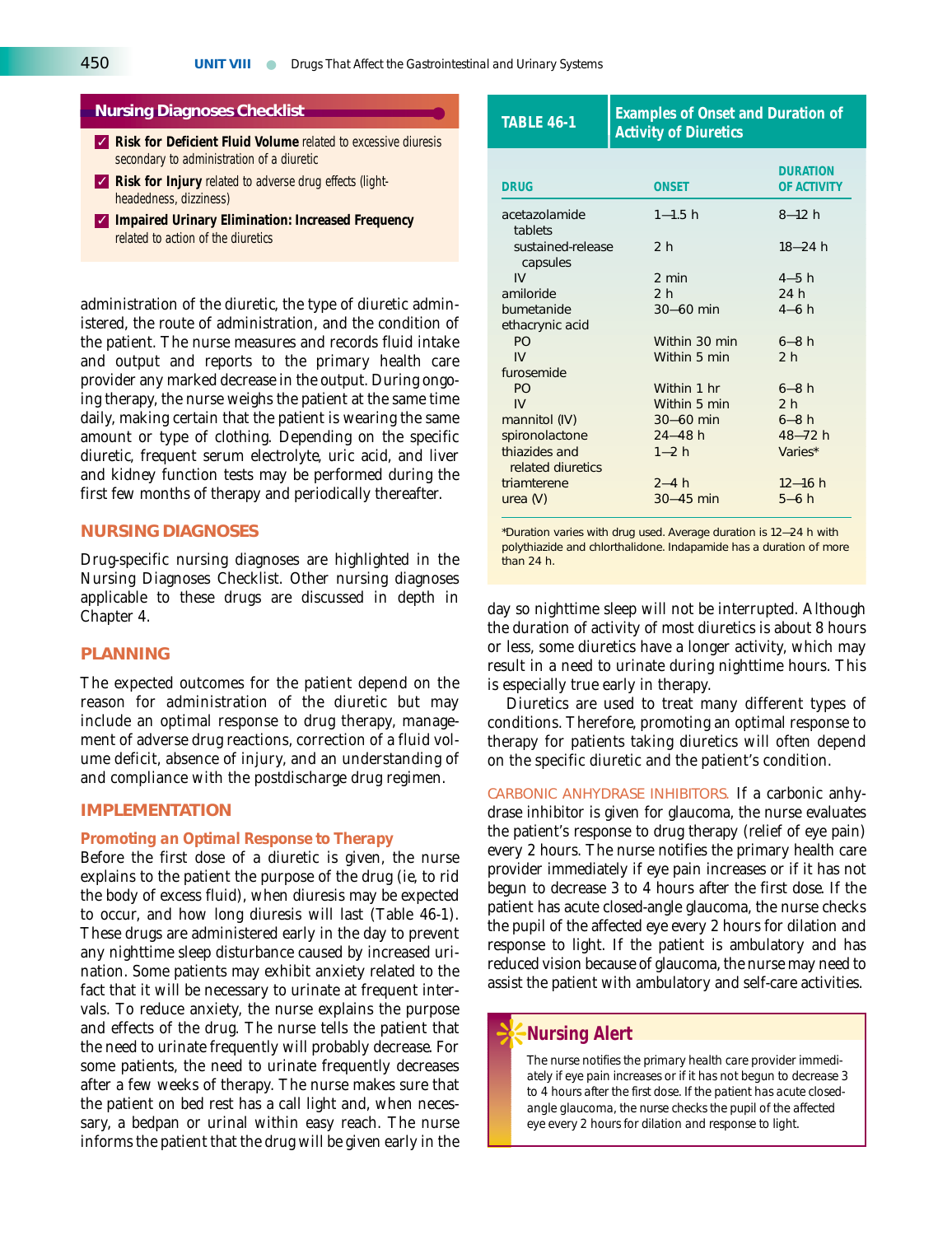If a carbonic anhydrase inhibitor is being given for absence or nonlocalized epileptic seizures, the nurse assesses the patient at frequent intervals for the occurrence of seizures, especially early in therapy and in patients known to experience seizures at frequent intervals. If a seizure does occur, the nurse records a description of the seizure in the patient's chart, including time of onset and duration. Accurate descriptions of the pattern and the number of seizures occurring each day helps the primary health care provider plan future therapy and adjust drug dosages as needed.

OSMOTIC DIURETICS. Mannitol is administered only via the IV route. The nurse inspects the solution carefully before administration because, when exposed to low temperatures, mannitol solution may crystallize. If crystals are observed, the bottle is warmed in a hot water bath, a dry heat oven, or autoclave to dissolve the crystals. The solution must be cooled to body temperature or lower before administering. The rate of administration and concentration of the drug is individualized. The nurse must monitor the urine output hourly. The rate of administration is adjusted to maintain a urine flow of at least 30 to 50 mL/h.

When a patient is receiving the osmotic diuretic mannitol or urea for treatment of increased intracranial pressure caused by cerebral edema, the nurse monitors the blood pressure, pulse, and respiratory rate every 30 to 60 minutes or as ordered by the primary health care provider. The nurse immediately reports to the primary health care provider any increase in blood pressure, decrease in the pulse or respiratory rate, or any changes in the neurologic status. The nurse performs neurologic assessments (such as vital signs, response of the pupils to light, level of consciousness, or response to a painful stimulus) at the time intervals ordered by the primary health care provider. The nurse evaluates and records the patient's response to the drug, that is, the signs and symptoms that may indicate a decrease in intracranial pressure.

POTASSIUM-SPARING DIURETICS. Patients taking the potassium-sparing diuretics are at risk for hyperkalemia. Serum potassium levels are monitored frequently, particularly during initial treatment.

### ❊**Nursing Alert**

*Symptoms of hyperkalemia include paresthesia (numbness, tingling, or prickling sensation), muscular weakness, fatigue, flaccid paralysis of the extremities, bradycardia, shock, and electrocardiographic (ECG) abnormalities (see Display 46-1 for additional symptoms).* 

The drug is discontinued and the primary care provider is notified immediately if the patient experiences these symptoms or if the serum potassium levels exceed 5.3 mEq/mL. Treatment includes administration of IV bicarbonate (if the patient is acidotic) or oral or parenteral glucose with rapid-acting insulin. Persistent hyperkalemia may require dialysis.

THIAZIDE AND RELATED DIURETICS. When the thiazide diuretics are administered, renal function should be monitored periodically. These drugs may precipitate azotemia (accumulation of nitrogenous wastes in the blood). If nonprotein nitrogen (NPN) or blood urea nitrogen (BUN) rises, the primary care provider may consider withholding the drug or discontinuing its use. In addition, serum uric acid concentrations are monitored periodically during treatment with the thiazide diuretics because these drugs may precipitate an acute attack of gout. The patient also is monitored for any joint pain or discomfort. Because hyperglycemia may occur, insulin or oral antidiabetic drug dosages may require alterations. Serum glucose concentrations are monitored periodically.

THE PATIENT WITH EDEMA. Patients with edema caused by heart failure or other causes are weighed daily or as ordered by the primary health care provider. A daily weight is taken to monitor fluid loss. Weight loss of about 2 lb/d is desirable to prevent dehydration and electrolyte imbalances. The nurse carefully measures and records the fluid intake and output every 8 hours. The critically ill patient or the patient with renal disease may require more frequent measurements of urinary output. The nurse obtains the blood pressure, pulse, and respiratory rate every 4 hours or as ordered by the primary health care provider. An acutely ill patient may require more frequent monitoring of the vital signs.

The nurse examines areas of edema daily to evaluate the effectiveness of drug therapy and records the findings in the patient's chart. The nurse examines the patient's general appearance and condition daily or more often if the patient is acutely ill.

THE PATIENT WITH HYPERTENSION. The nurse monitors the blood pressure, pulse, and respiratory rate of patients with hypertension receiving a diuretic, or a diuretic along with an antihypertensive drug, before the administration of the drug. More frequent monitoring may be necessary if the patient is critically ill or the blood pressure excessively high.

### *Monitoring and Managing Adverse Reactions*

ELECTROLYTE IMBALANCE. The most common adverse reaction associated with the administration of a diuretic is the loss of fluid and electrolytes (see Display 46-1), especially during initial therapy with the drug. In some patients, the diuretic effect is moderate, whereas in others a large volume of fluid is lost. Regardless of the amount of fluid lost, there is always the possibility of excessive electrolyte loss, which is potentially serious.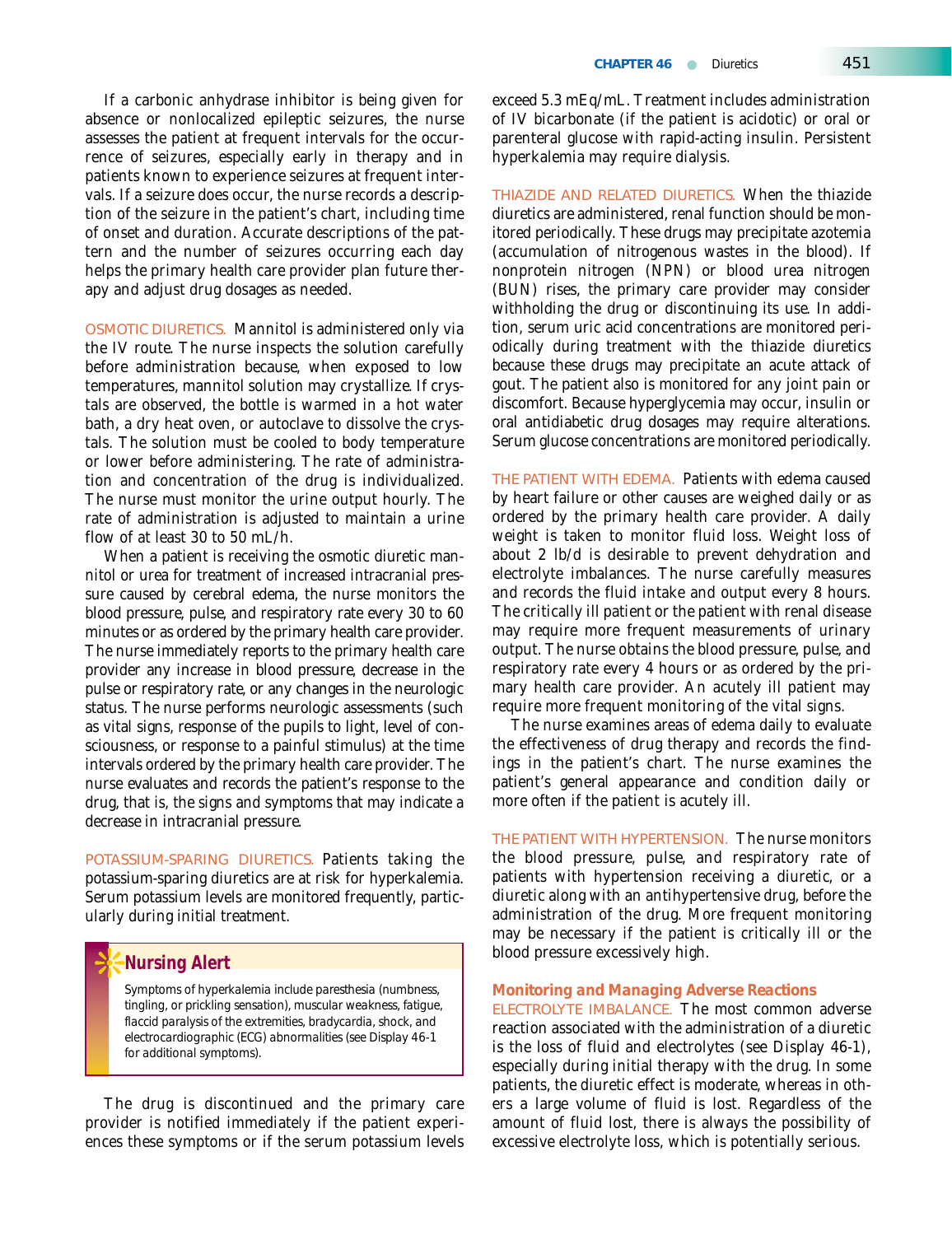### **DISPLAY 46-1** ● **Signs and Symptoms of Common Fluid and Electrolyte Imbalances Associated With Diuretic Therapy**

### **DEHYDRATION (EXCESSIVE WATER LOSS)**

- Thirst
- Poor skin turgor
- Dry mucous membranes
- Weakness
- Dizziness
- Fever
- Low urine output

Sodium (normal laboratory values 132–145 mEq/L)

### **HYPONATREMIA (AN EXCESSIVE LOSS OF SODIUM)**

- Cold, clammy skin
- Decreased skin turgor
- Confusion
- Hypotension
- Irritability
- Tachycardia

Magnesium (normal laboratory values 1.5–2.5 mEq/L or 1.8–3 mg/dL)

### **HYPOMAGNESEMIA (LOW LEVELS OF MAGNESIUM)**

- Leg and foot cramps
- Hypertension
- Tachycardia
- Neuromuscular irritability
- Tremor
- Hyperactive deep tendon reflexes
- Confusion
- Visual or auditory hallucinations
- Paresthesias
- Potassium (normal laboratory values 3.5–5 mEq/L)

### **HYPOKALEMIA (LOW BLOOD POTASSIUM)**

- Anorexia
- Nausea
- Vomiting
- Depression
- Confusion
- Cardiac arrhythmias
- Impaired thought processes
- Drowsiness

### **HYPERKALEMIA (HIGH BLOOD POTASSIUM)**

- Irritability
- Anxiety
- Confusion
- Nausea ● Diarrhea
- 
- Cardiac arrhythmias
- Abdominal distress

The most common imbalances are a loss of potassium and water. Other electrolytes, namely magnesium, sodium, and chlorides, are also lost. When too much potassium is lost, **hypokalemia** (low blood potassium) occurs (see Home Care Checklist: Preventing Potassium Imbalances). In certain patients, such as those also receiving a digitalis glycoside or those who currently have a cardiac arrhythmia, hypokalemia has the potential to create a more serious arrhythmia. Hypokalemia is

treated with potassium supplements or foods with high potassium content or by changing the diuretic to a potassium-sparing diuretic. In addition to hypokalemia, patients taking the loop diuretics are prone to magnesium deficiency (see Display 46-1). If too much water is lost, **dehydration** occurs, which also can be serious, especially in elderly patients.

Whether a fluid or electrolyte imbalance occurs depends on the amount of fluid and electrolytes lost and the ability of the individual to replace them. For example, if a patient receiving a diuretic eats poorly and does not drink extra fluids, an electrolyte and water imbalance is likely to occur, especially during initial therapy with the drug. However, even when a patient drinks adequate amounts of fluid and eats a balanced diet, an electrolyte imbalance may still occur and require electrolyte replacement (see Chapter 58 and Display 58-2 for additional discussion of fluid and electrolyte imbalances).

### ❄**Gerontologic Alert**

*Older adults are particularly prone to fluid volume deficit and electrolyte imbalances (see Display 46-1) while taking a diuretic. The older adult is carefully monitored for hypokalemia (when taking the loop or thiazide diuretics) and hyperkalemia (with the potassium-sparing diuretics).*

To prevent a fluid volume deficit, the nurse encourages oral fluids at frequent intervals during waking hours. A balanced diet may help prevent electrolyte imbalances. The nurse encourages patients to eat and drink all food and fluids served at mealtime. The nurse encourages all patients, especially the elderly, to eat or drink between meals and in the evening (when allowed). The nurse monitors the fluid intake and output and notifies the primary health care provider if the patient fails to drink an adequate amount of fluid, if the urinary output is low, if the urine appears concentrated, if the patient appears dehydrated, or if signs and symptoms of an electrolyte imbalance are apparent.

### ❊**Nursing Alert**

*Warning signs of a fluid and electrolyte imbalance include dry mouth, thirst, weakness, lethargy, drowsiness, restlessness, muscle pains or cramps, confusion, gastrointestinal disturbances, hypotension, oliguria, tachycardia, and seizures.* 

The nurse must closely observe patients receiving a potassium-sparing diuretic for signs of hyperkalemia (see Display 46-1), a serious and potentially fatal electrolyte imbalance. The patient is closely monitored for hypokalemia during loop or thiazide diuretic therapy. A supplemental potassium supplement may be prescribed to prevent hypokalemia. The primary health care provider may also encourage the patient to include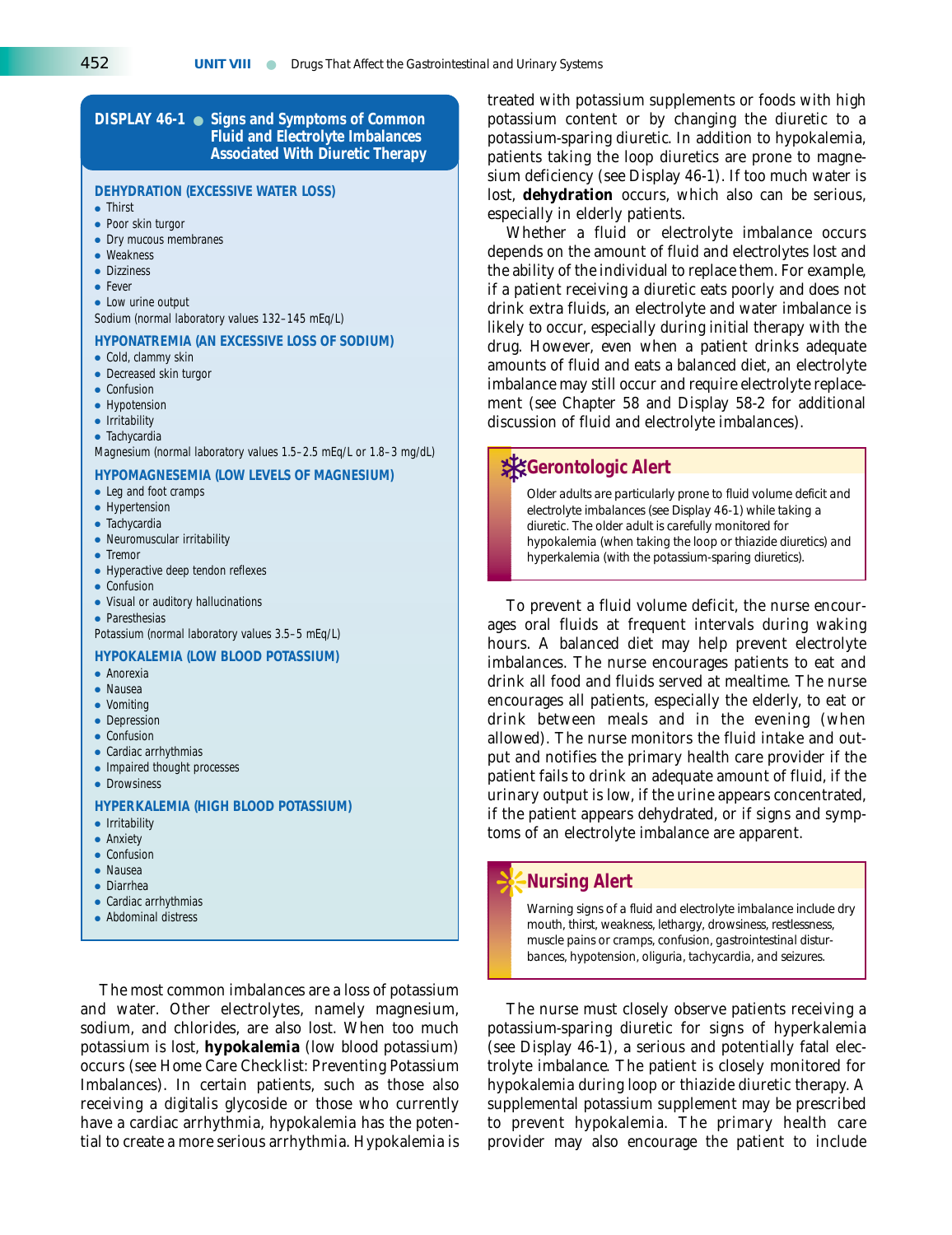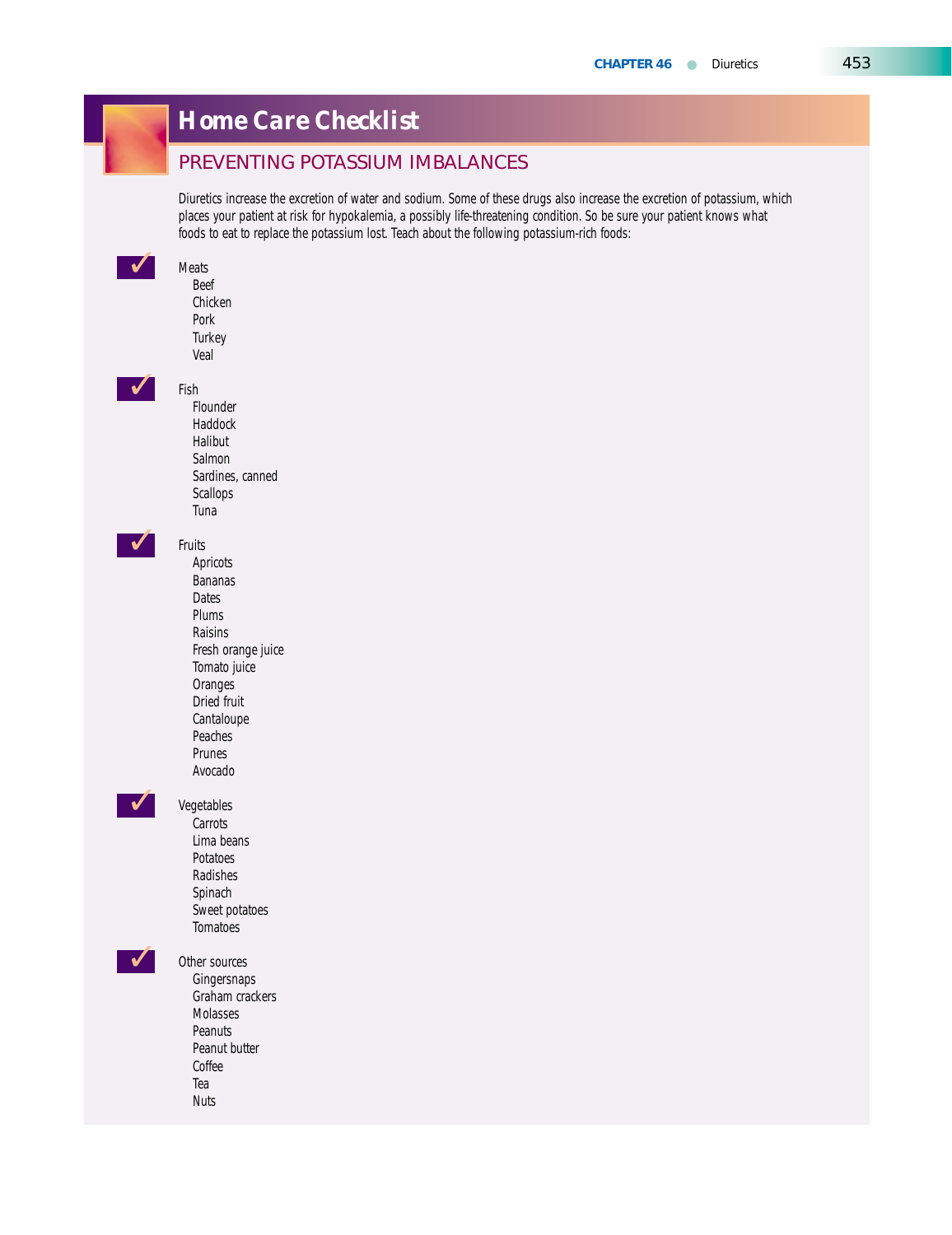foods high in potassium in the daily diet. See Home Care Checklist: Preventing Potassium Imbalances for a listing of foods high in potassium. Sometimes a potassium-sparing diuretic is prescribed along with a thiazide diuretic to keep potassium levels within normal limits. If excessive electrolyte loss occurs, the primary care provider may reduce the dosage or withdraw the drug temporarily until the electrolyte imbalance is corrected.

CARDIAC ARRHYTHMIAS AND DIZZINESS. Patients receiving a diuretic (particularly a loop or thiazide diuretic) and a digitalis glycoside concurrently require frequent monitoring of the pulse rate and rhythm because of the possibility of cardiac arrhythmias. Any significant changes in the pulse rate and rhythm are immediately reported to the primary health care provider.

Some patients experience dizziness or light-headedness, especially during the first few days of therapy or when a rapid diuresis has occurred. Patients who are dizzy but are allowed out of bed are assisted by the nurse with ambulatory activities until these adverse drug effects disappear.

### *Educating the Patient and Family*

The patient and the family require a full explanation of the prescribed drug therapy, including when to take the drug (diuretics taken once a day are best taken early in the morning), if the drug is to be taken with food, and the importance of following the dosage schedule printed on the container label. The nurse also explains the onset and duration of the drug's diuretic effect. The patient and family must also be made aware of the signs and symptoms of fluid and electrolyte imbalances and adverse reactions that may occur when using a diuretic.

To ensure compliance with the prescribed drug regimen, the nurse stresses the importance of diuretic therapy in treating the patient's disorder. If the patient states that taking a diuretic at a specific time will be a problem, the nurse questions the patient in an attempt to identify the difficulty associated with drug therapy. Once a problem is identified, the nurse can identify solutions or make suggestions. The nurse includes the following points in a patient teaching plan:

- Do not stop taking the drug or omit doses, except on the advice of a primary health care provider.
- If gastrointestinal upset occurs, take the drug with food or milk.
- Take the drug early in the morning (once-a-day dosage) unless directed otherwise to minimize the effects on nighttime sleep. Twice-a-day dosing should be administered early in the morning (eg, 7:00 AM and early afternoon (eg, 2:00 PM) or as directed by the primary care provider. These drugs will initially cause an increase in urination, which should subside after a few weeks.
- Avoid alcohol and nonprescription drugs unless their use has been approved by the primary health care provider. Hypertensive patients should be careful to avoid medications that increase blood pressure, such as over-the-counter drugs for appetite suppression and cold symptoms.
- Notify the primary health care provider if any of the following should occur: muscle cramps or weakness, dizziness, nausea, vomiting, diarrhea, restlessness, excessive thirst, general weakness, rapid pulse, increased heart rate or pulse, or gastrointestinal distress.
- If dizziness or weakness occurs, observe caution while driving or performing hazardous tasks, rise slowly from a sitting or lying position, and avoid standing in one place for an extended time.
- Weigh yourself weekly or as recommended by the primary health care provider. Keep a record of these weekly weights and contact the primary health care provider if weight loss exceeds 3 to 5 lb a week.
- If foods or fluids high in potassium are recommended by the primary health care provider, eat the amount recommended. Do not exceed this amount or eliminate these foods from the diet for more than 1 day, except when told to do so by the primary health care provider (see Home Care Checklist: Preventing Potassium Imbalances).
- After a time, the diuretic effect of the drug may be minimal because most of the body's excess fluid has been removed. Continue therapy to prevent further accumulation of fluid.
- Thiazide and related diuretics, loop diuretics, potassium-sparing diuretics, carbonic anhydrase inhibitors, triamterene: Avoid exposure to sunlight or ultraviolet light (sunlamps, tanning beds) because exposure may cause exaggerated sunburn (photosensitivity reaction). Wear sunscreen and protective clothing until tolerance is determined.
- Loop and thiazide diuretics: patients with diabetes mellitus: Blood glucometer test results for glucose may be elevated (blood) or the urine positive for glucose. Contact the primary health care provider if results of home testing of blood glucose levels increase or if urine tests positive for glucose.
- Potassium-sparing diuretics: Avoid eating foods high in potassium and avoid the use of salt substitutes containing potassium. Read food labels carefully. Do not use a salt substitute unless a particular brand has been approved by the primary health care provider. Avoid the use of potassium supplements. Male patients taking spironolactone may experience gynecomastia. This is usually reversible when therapy is discontinued.
- Thiazide diuretics may cause gout attacks. Contact the primary care provider if significant, sudden joint pain occurs.